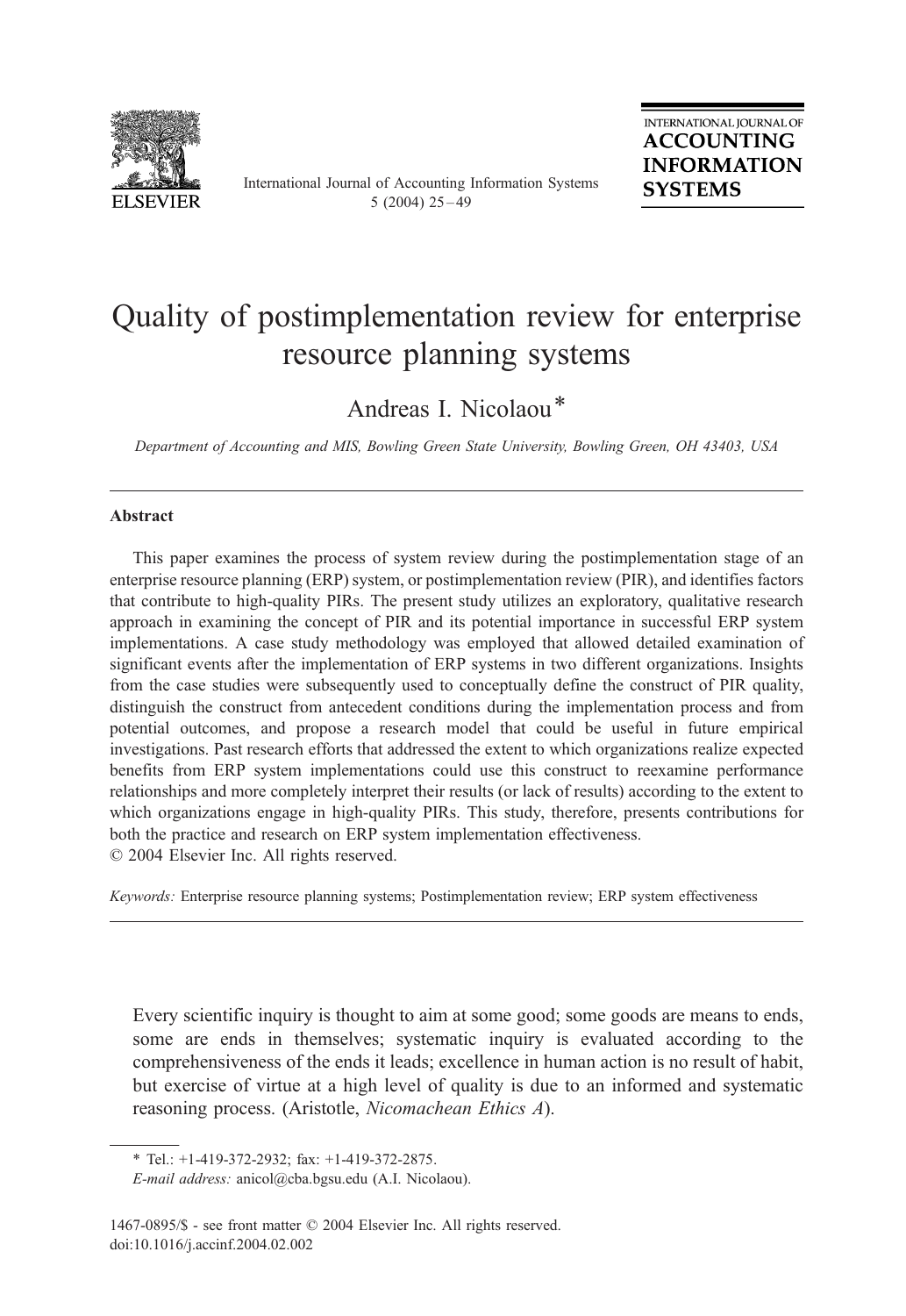## 1. Introduction

Information systems (IS) development has been conceptualized in past research as a process that leads to a decision about the choice, design, and development of an information system (e.g., [Nicolaou, 1999\)](#page--1-0). Past research findings suggest that the effectiveness or success of an information system depends on a variety of factors, most importantly those relating to the extent of user participation and involvement in system development, the extent of business process and needs assessment during the analysis stage of the systems development process, and the level of data integration designed into the system (e.g., [Govindarajan and Fisher, 1990; Zaheer and Venkatraman, 1994;](#page--1-0) Nicolaou, 2000). In a similar fashion, researchers in the fields of accounting and management decision making have promoted the shared assumption that a better designed information system would contribute to the efficiency with which organizational functions are carried out and the effectiveness of attaining desired outcomes [\(Galbraith, 1995;](#page--1-0) Zimmerman, 1995). Consequently, the factors that influence the process of system development would also have a significant effect on both organizational performance and user perceptions about the system after its implementation and continued use in an organization, that is, during its postimplementation stage.

The postimplementation stage in a system's life cycle encompasses a number of processes that are critical for a system's success. Following the implementation of the system, an organization would engage in a number of activities, such as postimplementation review (PIR), support, and maintenance (e.g., [Gelinas and Sutton, 2002\)](#page--1-0). The focus of this paper is on the process of PIR, which entails analyzing the project to determine what was successful and what needs to be improved with regard to the system or with regard to the implementation process itself [\(Burch, 1992; Cerullo, 1982; Gelinas and Sutton, 2002\).](#page--1-0) Although past literature has provided a useful descriptive analysis of the PIR process [\(Benchmarking Partners, 1998; Holland and Light, 2001; James and Wolf, 2000; Peterson](#page--1-0) et al., 2001), the focus has mostly been on the development of stage models that describe a set of sequential activities useful for the planning of future actions and not on the examination and understanding of factors that contribute to process effectiveness. In a stage model of system development, the quality of a PIR is heavily dependent on the quality of the implementation process itself and on its effectiveness to influence appropriate modifications or enhancements that can improve the performance of the system or improve the project management and system development processes. With the recent expansion in the number of organizations using enterprise-wide systems, including both large and small organizations, and the Web-based capabilities they now offer, the successful implementation of these systems has become a critical issue. In addition, a very significant investment in resources is required for the implementation of enterprise resource planning (ERP) systems, while the realization of system benefits is reported to significantly lag expectations [\(Benchmarking Partners, 1998; META Group, 1999; Peterson et al., 2001\).](#page--1-0) As a result, the issue of PIR and its potential effect on the realization of potential system outcomes provides a new area of research of significant interest to both researchers and practitioners and provides a solid motivation for the present study.

This paper examines issues that contribute to high-quality PIRs in ERP systems. The study explores the concept of PIR and attempts to develop a conceptual definition of high-